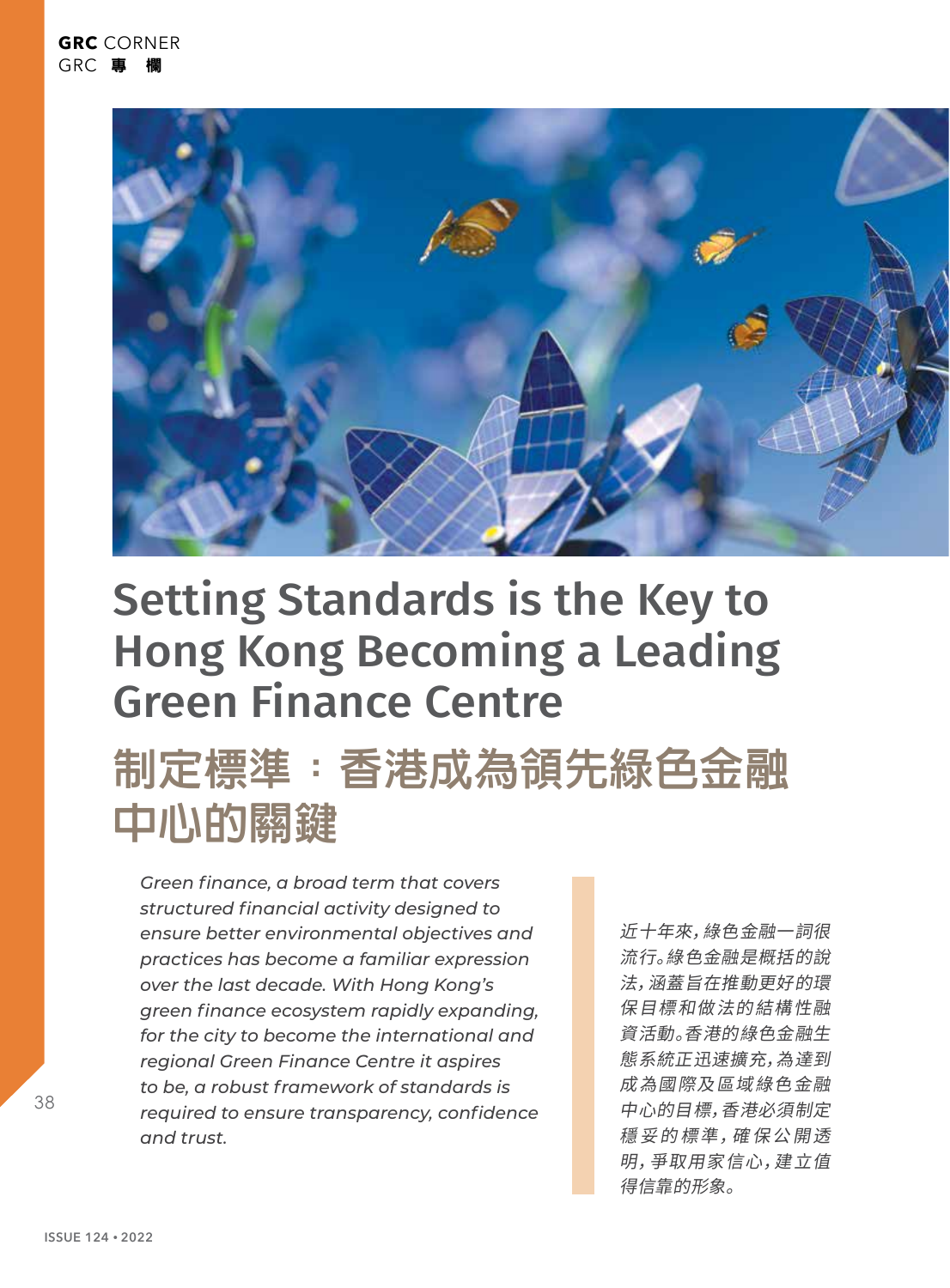ong Kong's green finance activities are on an<br>upward trajectory. Already recognised as a mainternational financial centre, underpinned by<br>necessary financial framework and wide-ranging expe upward trajectory. Already recognised as a major international financial centre, underpinned by the necessary financial framework and wide-ranging expertise, Hong Kong has the fundamentals in place to establish selfdefined green financial standards and promote and apply them internationally. For example, it is notable that the Hong Kong Monetary Authority (HKMA) is driving green finance both in the capacity as the de facto central bank and also as the financial regulator. Designed to fund environmentally friendly projects, in May 2022, the Government launched the inaugural retail green bond, which broadened the variety of green and sustainable financial products in Hong Kong. The success of the government's green bond scheme is another example of setting an important new benchmark for potential issuers and investors in Hong Kong, around the Asia Pacific region and internationally. The scale of Hong Kong's green finance market has been expanding significantly. According to HKMA estimations, the amount of green and sustainable debt (including bonds and loans) issued in 2021 exceeded USD50 billion, which was four times more than in 2020. Meanwhile, a substantial number of Mainland China and overseas entities have chosen to issue green bonds in Hong Kong, including multinational development banks. There is also a growing range of other green and sustainable products such as sustainability, social and transition bonds and green and sustainability-linked loans.

### **Taking the lead**

While green financing initiatives are being readily adopted by financial institutions worldwide, it is still early days and the challenges are extensive. Not only are there numerous standards and definitions on just what is considered "green" and "sustainable" there are also numerous standard setters, ratings and data providers. The lack of agreed methodologies can be an obstruction for asset managers, investors, regulators and issuers of green financing-related initiatives. Against this backdrop, as the green finance landscape becomes a global consensus, a critical step in developing Hong Kong into an international green finance centre is for the city to strengthen its regulation of green financial products and financial instruments, including developing up-to-date green standards and strengthening regulation through policies.

Promoting green and sustainable banking was one of the initiatives announced by the HKMA in May 2019. Since then, several significant initiatives have followed. Jointly established in 2020 by the HKMA the Securities and Future 香港的綠色金融活動日增。憑着既有 的金融系統架構、多方面的才能, 香港已獲公認為主要國際金融中 心,有條件訂立綠色金融標準,在國際間推 廣使用。例如值得注意的是,香港金融管理 局(金管局)正以實質中央銀行及金融監管 機構的身分推動綠色金融。2022年5月,政 府首次發行綠色零售債券為環保項目融資, 增加香港的綠色和可持續金融產品的種類。 政府的綠色債券計劃推行成功,是為香港、 亞太區和國際上的潛在發行人和投資者建 立 重 要 新 標 準 的 另 一 例 子 。香 港 綠 色 金 融 市場的規模一直迅速擴充。按金管局估計, 2021年,香港發行的綠色及可持續債務(包 括債券和借貸)超過500億美元,較2020年 多出四倍。同時,多家內地和海外機構(包 括多邊開發銀行)選擇在香港發行綠色債 券 。其 他 綠 色 及 可 持 續 產 品 類 別 也 有 所 增 加,例如可持續發展債券、社會責任債券、 過渡債券,以及綠色及可持續發展相關貸款 等。

### **領導同儕**

全球各地的金融機構均樂意採納綠色金融措 施,但仍在起步階段,面對重重考驗。單是「綠 色」和「可持續」,便有無數標準和定義;而標 準制定者、評級機構和數據提供者也為數極 多。欠缺一致的標準,可對資產管理人、投資 者、監管機構和綠色金融相關產品發行人構 成障礙。在此情況下,全球一致認定發展綠色 金融之際,香港要發展成為國際綠色金融中 心,關鍵的一步就是加強監管綠色金融產品 和金融工具,包括建立最新的綠色標準,透過 政策加強監管。

推廣綠色及可持續銀行,是金管局在2019年 5月公佈的措施之一;隨後多項重要的相關舉 措相繼推出。2020年,金管局、證券及期貨事 務監察委員會(證監會)聯同其他金融監管機 構、組織和政府部門成立綠色和可持續金融 機構督導小組,旨在協調金融業針對氣候和 環境風險的措施應對,加快香港綠色和可持 續金融的發展。督導小組目前專注兩項主要 工作,其一是研究和解決跨部門的監管事宜, 其二是協調跨機構的市場開發工作,審視綠 色及可持續金融相關的政策和監管事宜,特 別是可能影響多個界別的政策和監管事宜。 此外,督導小組亦正推動各界按照氣候相關 財務披露工作小組的框架作出氣候變化匯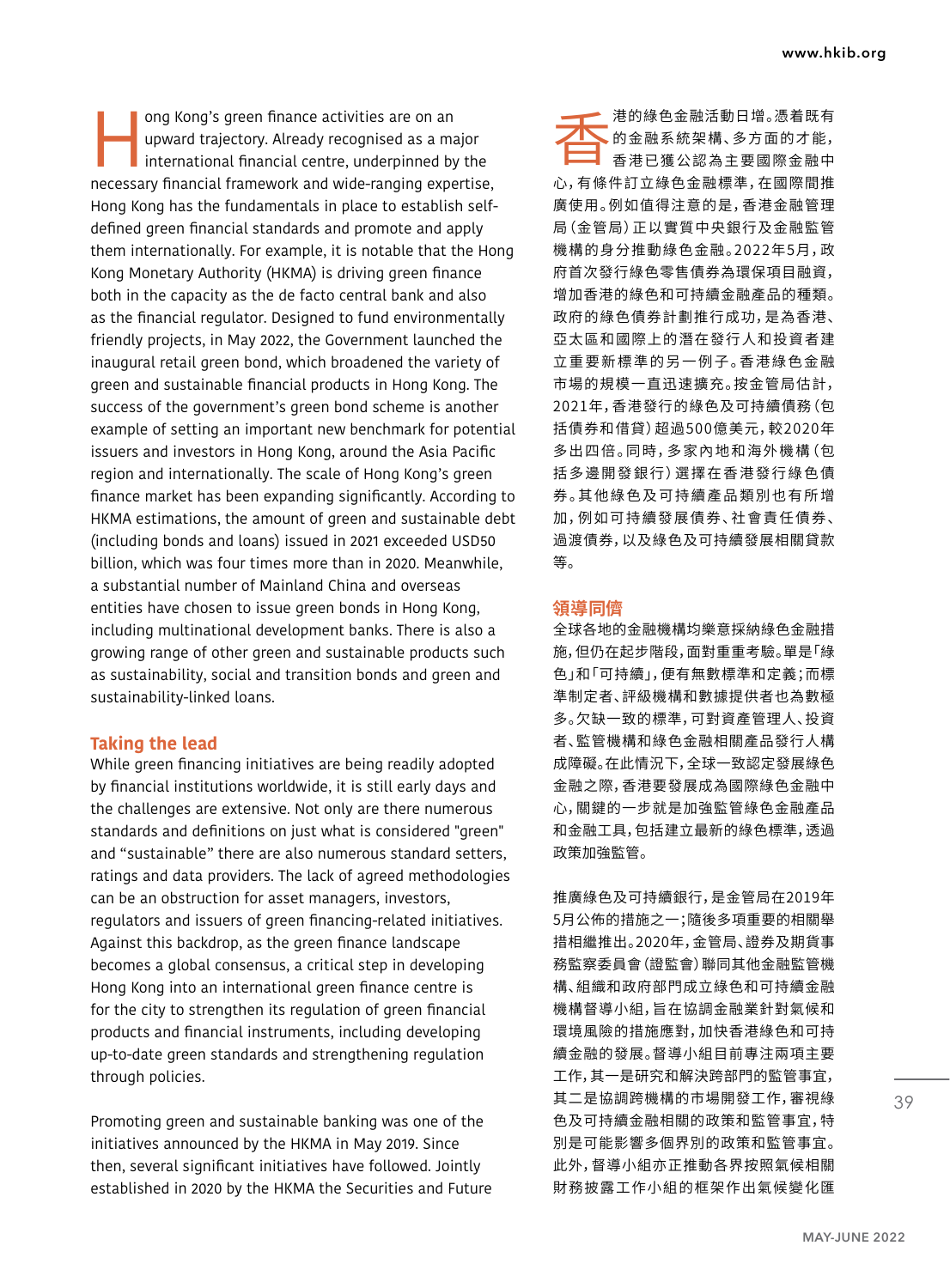Commission (SFC) along with other financial regulators, agencies and government bureaus, the Green and Sustainable Finance Cross-Agency Steering Group (CASG) is focused on coordinating the management of climate and environmental risks to the financial sector and accelerating the growth of green and sustainable finance in Hong Kong. Currently CASG is focused on two main streams: one to study and address cross-sectoral regulatory issues and the second to coordinate cross-agency market development efforts, examining policy and regulatory issues in green and sustainable finance, particularly those which may have a cross-sectoral impact. In addition, CASG is progressing towards mandating climate-related disclosures aligned with the Task Force on Climate-related Financial Disclosures (TCFD) framework across relevant sectors. The disclosures are structured around four thematic areas that represent core elements of how organisations operate: governance, strategy, risk management, and metrics and targets. On the regulatory front, Hong Kong regulators have introduced measures on climate risk management and disclosure. They are also working towards adopting the Common Ground Taxonomy developed by Mainland China and the European Union, with the aim of providing a unified standard among the financial sector.

報,匯報架構參照機構運作的四個核心元素,即 管治、策略、風險管理,以及指標與目標。監管工 作方面,香港的監管機構已推出有關氣候風險 管理與披露的措施,並且準備採納內地和歐盟 制定的共通綠色分類目錄,為金融界提供統一 標準。

## **"**

 **憑著長期以來在監管工作 和金融業務方面的表現, 以及其地理優勢,香港有 機會在制定綠色金融標準** 方面擔當先鋒角色<sup>。</sup>。。

**"** *Leveraging Hong Kong's longstanding regulatory and financial credentials and geographical advantage, the city has an opportunity to play a pioneering role in shaping green financing standards.* 



40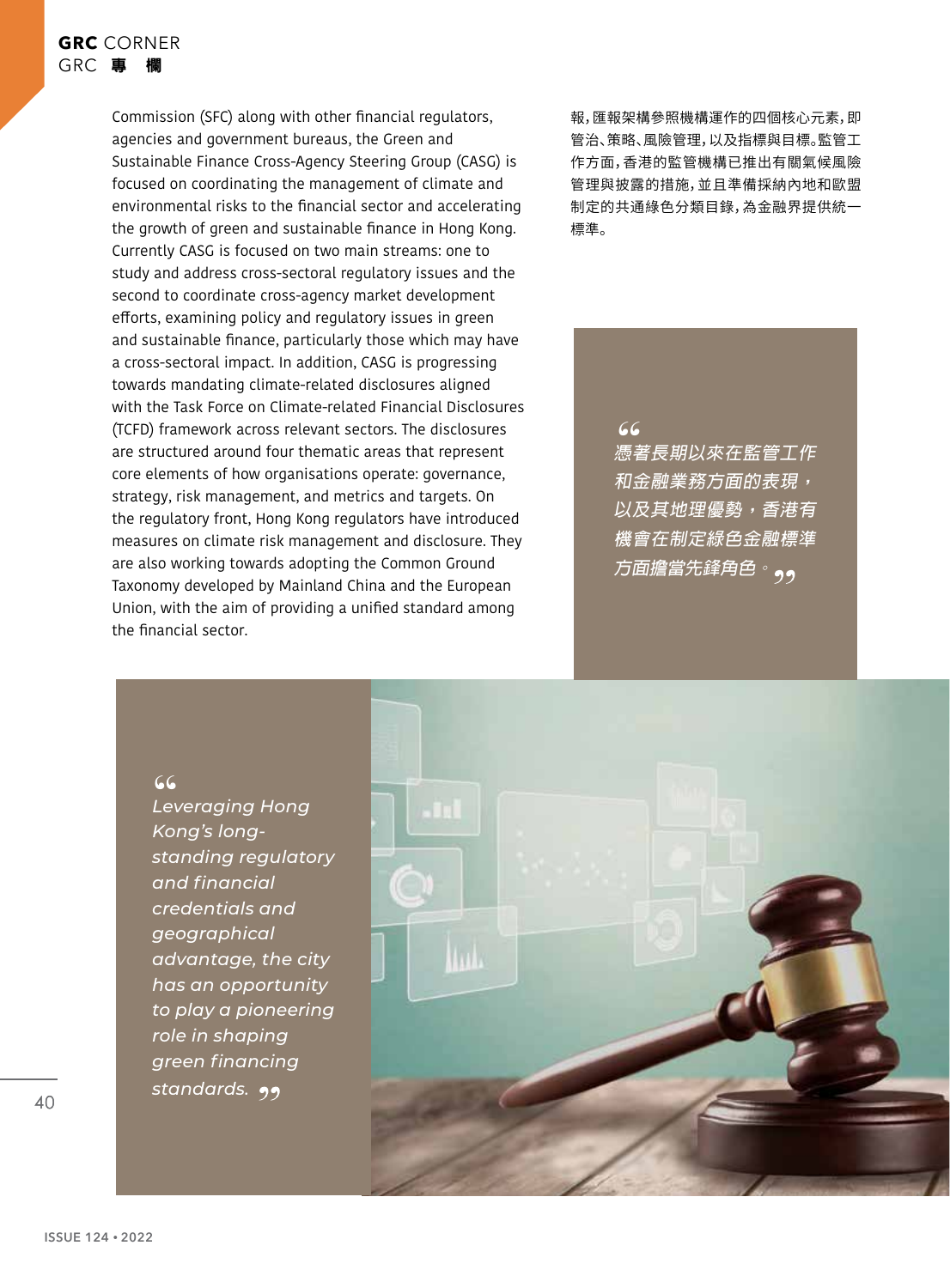# **Developing home-grown standards**

Another significant development in the city's green finance ecosystem is Hong Kong Exchanges and Clearing's (HKEX) Sustainable and Green Exchange (STAGE). Launched in December 2020, STAGE is the first multi-asset sustainable finance online platform in Asia that connects issuers, investors and other stakeholders. The platform lists sustainability-themed products from leading Asian corporates, as well as providing a repository of information on sustainability, green and social bonds, and environmental, social and governance (ESG)-related exchange traded products listed on the HKEX. However, as the standards of what can be classified as "green" remain fragmented, investors may find it a challenge to establish the "big picture" environmental and social impact and understand the risks behind such investments.

As Hong Kong's banking and financial industry focuses on developing green financial markets, the Hong Kong Green Finance Association (HKGFA) – comprising a broad range of financial institutions, corporates and NGOs – aims to bring together the talent and expertise of financial institutions and green businesses in Hong Kong to promote green finance and investment. In February this year, the HKGFA published a research report entitled Developing Hong Kong as a Leading

# **自行制定標準**

香港綠色金融生態系統的另一項重要發展,是 香港交易及結算所(香港交易所)的可持續及 綠色交易所(STAGE)。STAGE 在2020年12月 推出,是亞洲首個多種資產可持續金融網上平 台,聯繫發行人、投資者和其他持份者,列出亞 洲重要企業推出的可持續產品,並提供有關可 持續、綠色及社會責任債券,以及在香港交易 所上市,與環境、社會及管治相關的交易所買 賣產品的資料。不過,由於「綠色」仍未有統一 標準,投資者可能難以掌握環境與社會影響的 全貌,亦難於理解這些投資所涉的風險。

香港的銀行及金融業專注於開發綠色金融市 場,香港綠色金融協會則匯集香港的金融機構 和綠色企業人才及專長,以推廣綠色金融及投 資。協會成員包括多個金融機構、企業和非政 府組織。今年2月,協會發佈題為《香港領航,推 動建立綠色和可持續基礎設施投資基金中心》 研究報告,向香港政府提出有關加強法律、稅 務和監管環境方面的建議,以促進或吸引在香 港設立綠色和可持續投資基金。報告亦探討香 港作為區域金融中心的潛力,以吸引資金為綠 色和可持續基礎設施項目融資。



41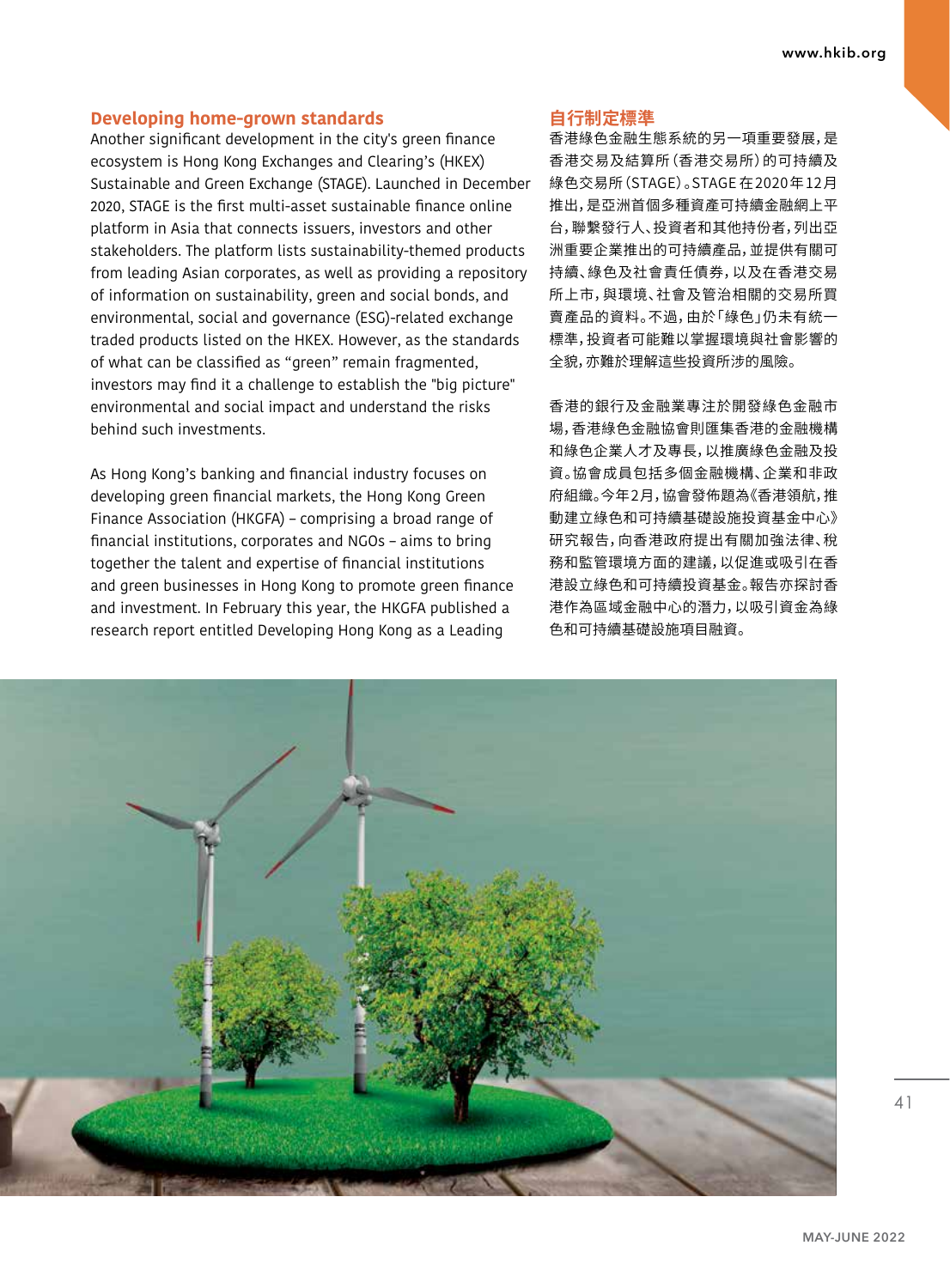# **GRC** CORNER GRC 專 欄

**"** *With standards in place, Hong Kong could serve as the conduit for carbon compliance cap and trade markets.* 

Investment Fund for Green and Sustainable Infrastructure Financing. The report outlines recommendations for the Hong Kong Government on enhancing its legal, tax and regulatory environment to facilitate or attract the setting up of green and sustainable investment funds in Hong Kong. The report also explores Hong Kong's potential as a regional financial hub for attracting capital to finance infrastructure projects that are green and sustainable.

# **Win-win opportunities**

Leveraging Hong Kong's long-standing regulatory and financial credentials and geographical advantage as the designated green finance centre in the GBA – as specified by China's State Council in the Development Plan for the Guangdong-Hong Kong-Macao Greater Bay Area – the city has an opportunity to play a pioneering role in shaping green financing standards. Under the Development Plan, Hong Kong is the designated green finance centre, while Macao and Guangzhou are cited to build an RMBdenominated green finance platform and develop a green finance pilot innovation zone. As a green finance centre with multiple roles to play, the establishment of green financial standards could strengthen Hong Kong's capacity for enhancing GBA green finance collaboration and development.

Improving the environment features prominently in the 14<sup>th</sup> Five-Year Plan, Mainland China's key policy blueprint for the next five years and beyond. Therefore it is not surprising that the plan states also states that China will "greatly develop" its green finance capabilities. In August 2021, with a view to driving a green and lowcarbon market in the GBA, HKEX signed a Memorandum of Understanding with the Guangzhou Futures Exchange. The People's Bank of China (PBoC), estimates that the country's carbon neutrality goal will cost RMB2.2 trillion (USD283.5 billion) annually through 2030 to uphold the "30-60" announcement by Xi Jinping for China to try to peak carbon emissions before 2030 and be carbon neutral by 2060.



## **雙贏機會**

憑着長期以來在監管工作和金融業務方面的 表現,以及作為粵港澳大灣區指定綠色金融中 心的地理優勢,香港有機會在制定綠色金融標 準方面擔當先鋒角色。國務院在《粵港澳大灣 區發展規劃綱要》中,指定香港為大灣區的綠 色金融中心,並提及在澳門和廣州建立以人民 幣計價結算的綠色金融平台,建設綠色金融改 革創新試驗區。作為綠色金融中心,並擔當多 重角色,香港若能建立綠色金融標準,便可加 強促進大灣區綠色金融合作與發展的能力。

內地的第十四個五年規劃是未來五年及以後 的主要施政藍圖,當中重點是改善環境。因此 計劃同時指出中國將「大力發展」綠色金融,並 不令人感到意外。2021年8月,香港交易所與 廣州期貨交易所簽署諒解備忘錄,推動粵港澳 大灣區建設綠色及低碳市場。習近平主席提出 中國的雙碳目標:二氧化碳排放力爭於2030 年前達到峰值,並爭取在2060年前實現碳中 和;要達到這目標,中國人民銀行估計至2030 年,每年的成本為22,000億元人民幣(2,835億 美元)。